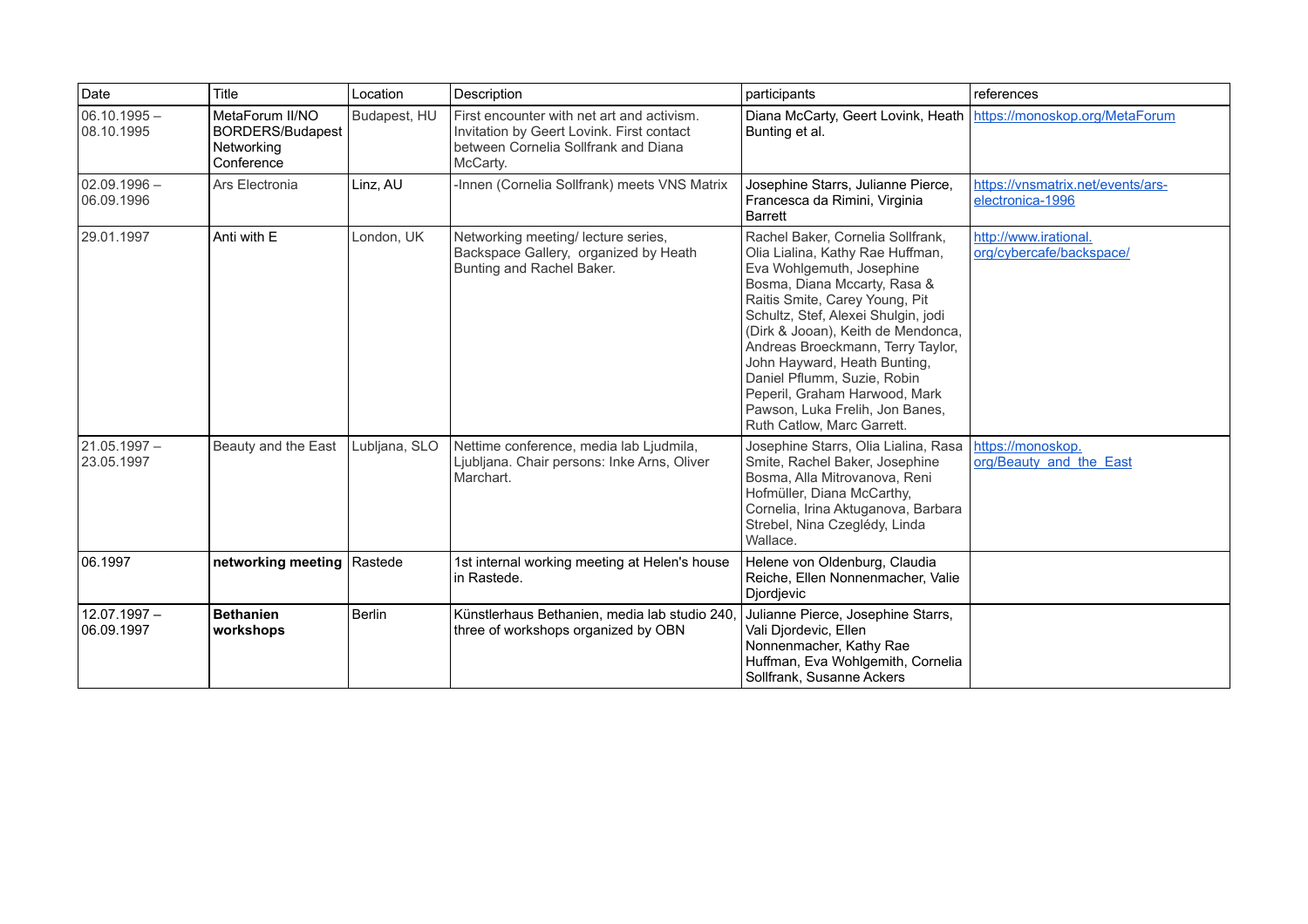| Date                         | Title                                | Location      | Description                                                                                                                                                               | participants                                                                                                                                                                                                                                                                                                                                                                                                                                                                                                                                                                                                         | references                                                                                                             |
|------------------------------|--------------------------------------|---------------|---------------------------------------------------------------------------------------------------------------------------------------------------------------------------|----------------------------------------------------------------------------------------------------------------------------------------------------------------------------------------------------------------------------------------------------------------------------------------------------------------------------------------------------------------------------------------------------------------------------------------------------------------------------------------------------------------------------------------------------------------------------------------------------------------------|------------------------------------------------------------------------------------------------------------------------|
| 20.09. - 28.09.1997          | first Cyberfeminist<br>International | Kassel        | first Cyberfeminist International, conference,<br>Hybrid Workspace/ Orangerie, documenta X.                                                                               | Susanne Ackers, Babeth, Ulrike<br>Bergermann, Josephine Bosma,<br>Shu Lea Cheang, Vali Djordjevic,<br>Olga Egerova, Marina Grzinic,<br>Sabine Helmers, Kathy Rae<br>Huffman, Margarethe Jahrmann,<br>Vesna Jankovic, Verena Kuni,<br>Vesna Manojlovic, Nikolina<br>Manojlovic, Diana McCarty, Alla<br>Mitrofanova, Ingrid Molnar, Mathilde<br>Mupe, Ellen Nonnenmacher, Helene<br>von Oldenburg, Natalja Pershina,<br>Daniela Alina Plewe, Corrine<br>Petrus, Julianne Pierce, Claudia<br>Reiche, Tamara Rouw, Rasa Smite,<br>Cornelia Sollfrank, Debra Solomon,<br>Josephine Starrs, Kerstin Weiberg,<br>Ina Wudtke | https://obn.org/obn/obn_pro/kassel/index.<br>html, http://medialounge.waag.<br>org/lounge/workspace/main/projects.html |
| l 20.11.1997 –<br>23.11.1997 | Code Red                             | Sydney, AUS   | Strategic interventions into the media, power,<br>art and communication technologies,<br>conference, The Performance Space,<br>organized by Julianne Pierce (VNS Matrix). | Jeffrey Cook, Jackie Cooper,<br>Francesca da Rimini, Cornelia<br>Sollfrank, Brad Miller, Pat Naldi,<br>Wendy Kirkup, Marko Peljhan,<br>Linda Wallace                                                                                                                                                                                                                                                                                                                                                                                                                                                                 | https://www.anat.org.<br>au/about/corporate/30for30/nine/                                                              |
| 27.12.1997 -<br>29.12.1997   | Häcksen-Center                       | Hamburg       | 14th CCC Chaos Communication Congress,<br>organized by Chais Computer Club.                                                                                               | Rena Tangens, Barbara Thoens,<br>Ellen Nonnenmachen, Josephine<br>Starrs, Vali Djordjevic et al.                                                                                                                                                                                                                                                                                                                                                                                                                                                                                                                     | https://events.ccc.<br>de/congress/1997/Congress97.en.html                                                             |
| $ 08.05 - 09.05.1998$        | grrl power possie                    | Osanbrück     | European Media Art Festival                                                                                                                                               | Vali Djordevic, Kathy Rae Huffman,<br>Margarthe Jahrmann, Diana<br>McCarty, Sabine Seymour, Evelyn<br>Teutsch. Interview Kathy Rae<br>Huffman by Cornelia Sollfrank.                                                                                                                                                                                                                                                                                                                                                                                                                                                 | https://obn.org/obn/inhalt_index.html                                                                                  |
| 01.07.1998                   | Geschlecht im Netz                   | <b>Berlin</b> | mikro Lounge #5, at WMF, Johannisstr. 20,<br><b>Berlin-Mitte</b>                                                                                                          | Evelyn Teutsch, Sabeth Buchmann,<br>Katja Diefenbach, Cornelia<br>Sollfrank, Heidi Schelhowe, Diana<br>McCarty. Moderation: Ellen<br>Nonnenmacher, Vali Djordjevic.<br>Christine Kriegerowski (Video) und<br>Claudia Reinhardt (Foto, Video), DJ<br>T-ina (Musik)                                                                                                                                                                                                                                                                                                                                                    | http://www.mikro-berlin.<br>org/Events/19980701.html                                                                   |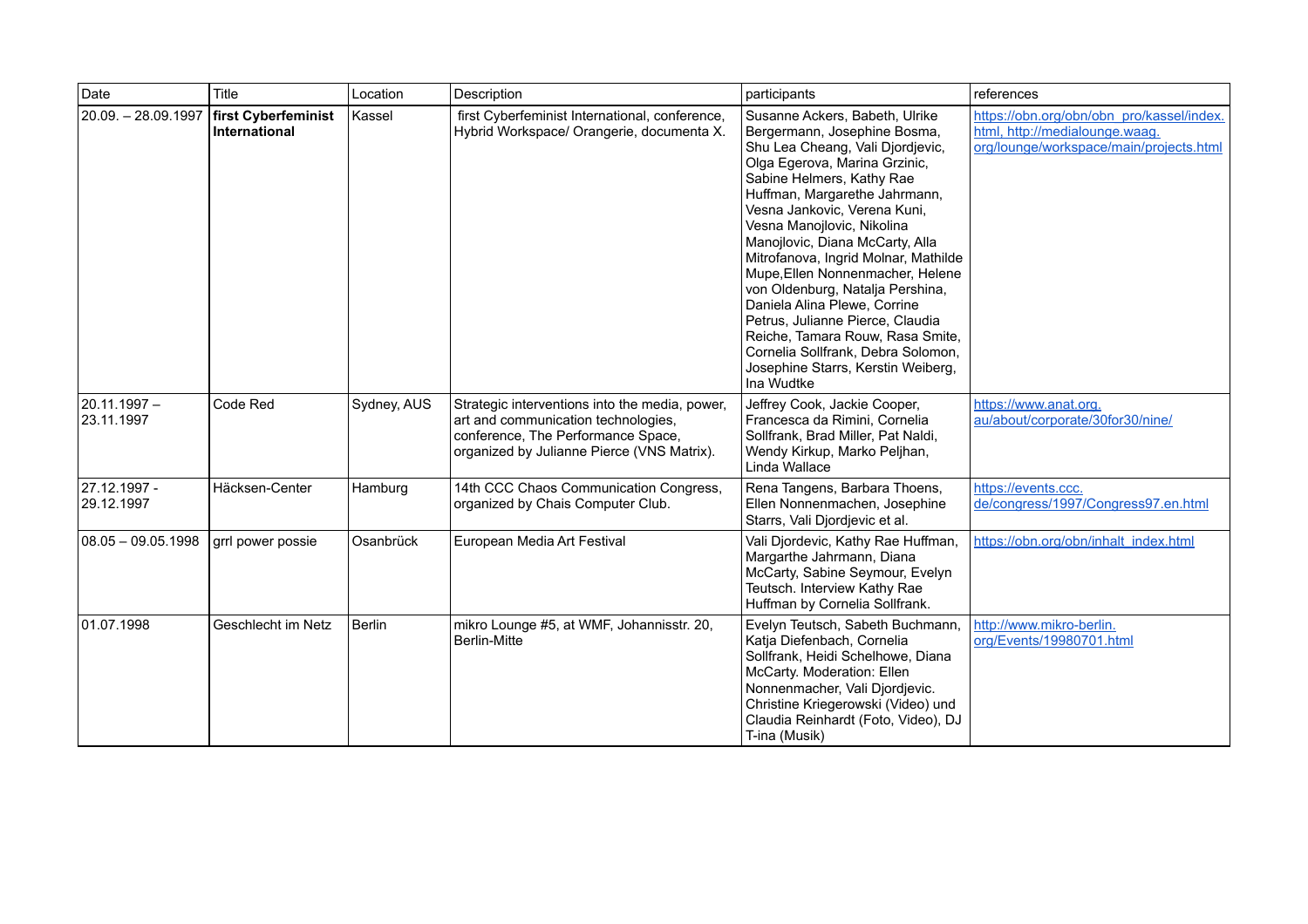| Date                         | Title                                                              | Location                     | Description                                                                                                                                                                                                                                                                                                                                                                                                                                                       | participants                                                                                                                                                                                                                                                                                                                                                                                                                                                                                                                                                         | references                                                                                                                                                                                                            |
|------------------------------|--------------------------------------------------------------------|------------------------------|-------------------------------------------------------------------------------------------------------------------------------------------------------------------------------------------------------------------------------------------------------------------------------------------------------------------------------------------------------------------------------------------------------------------------------------------------------------------|----------------------------------------------------------------------------------------------------------------------------------------------------------------------------------------------------------------------------------------------------------------------------------------------------------------------------------------------------------------------------------------------------------------------------------------------------------------------------------------------------------------------------------------------------------------------|-----------------------------------------------------------------------------------------------------------------------------------------------------------------------------------------------------------------------|
| $06.07.1998 -$<br>11.07.1998 | Face Settings<br>Meeting                                           | Graz, AU                     | Face2Face exhibition and workshop, Forum<br>Stadtpark                                                                                                                                                                                                                                                                                                                                                                                                             | Bevery Hood, Lindsay Perth, Irina<br>Aktuganova, Alla Mitrofanova, Maria<br>Pallier, Zana Poliakov, Versna<br>Manojlovic, Margarethe Jahrmann,<br>Doris Weichselbaumer, Sabine<br>Seymour, Elisabeth Binder, Cornelia<br>Sollfrank, Kathy Deepwell, Evelyn<br>Teutsch, Birgit Huber, Betty<br>Spackman, Anja Westerfroelke,<br>Julia Meltzer, Veronika Dreier, Reni<br>Hofmüller                                                                                                                                                                                     | https://www.heise.<br>de/tp/features/Mailinglists-als-<br>Werkzeuge-zur-elektronischen-<br>Gemeinschaftsbildung-3442175.html,<br>https://www.heise.<br>de/tp/features/Willkommen-in-der-<br>Wirklichkeit-3441333.html |
| 28. – 30.09.1998             | Cyberfeminist<br>International.<br>Cyberfeminism-<br>East and West | St. Petersburg,<br><b>RU</b> | Organized by Cyber-Femin-Club, Gallery 21,<br>Pushkinskaya 10. Producer: Irina Aktuganova.                                                                                                                                                                                                                                                                                                                                                                        | Alla Mitrofanova, Cornelia Sollfrank,<br>Igor Markovic, Olesya Turkina,<br>Natalia Pershina, Olga Egorova,<br>Olga Tobreluts Ivan Kuzin, Irina<br>Aristarkhova, Olga Suslova, Inna<br>Rassokhina, Corrine Petrus, Marina<br>Alekseeva, Sonya Asoeva,<br>Ekaterina Velichko, Olga<br>Lipovskaya, Anna Kletsina,<br>Francesca da Rimini, Katya<br>Liberovskaya, Marina Alekseeva                                                                                                                                                                                       | https://monoskop.org/Cyber-Femin-<br>Clubhttps://russianartarchive.<br>net/en/catalogue/document/F3412                                                                                                                |
| 08.03.1999 -<br>11.03.1999   | next Cyberfeminist<br>International                                | Rotterdam, NL                | In March 1999 the "Next Cyberfeminist<br>International" took place in Rotterdam, the<br>Netherlands. It was the second big<br>international meeting of cyberfeminists and<br>came together thanks to the initiative of<br>Corrine Petrus from TechWomen, Rotterdam.<br>She had invited the Old Boys Network<br>(www.obn.org), the first international<br>cyberfeminist organisation, to work out the<br>concept for the conference and provided local<br>support. | Alla Mitrofanova, Barbara<br>Rechbach, Barbara Thoens,<br>Caroline Bassett, Claudia Reiche,<br>Cornelia Sollfrank, Corrine Petrus,<br>Faith Wilding, Gudrun Teich, Helene<br>von Oldenburg, Ingrid Hoofd, Irina<br>Aristarkhova, Janine Sack,<br>Josephine Bosma, Mare Tralla,<br>Maren Hartmann, Maria Fernandez,<br>Marieke van Santen, Nat Muller,<br>Pam Skelton, Rachel Baker, Rasa<br>Smite, Rena Tangens, Shu Lea<br>Cheang, Stephanie Wehner,<br>Sunchana Spirovan, Susanne<br>Ackers, Ursula Biemann, Veronica<br>Engler, Vesna Jankovic, Yvonne<br>Volkart | https://obn.org/obn/obn_pro/nCl/index.<br>htm                                                                                                                                                                         |
| 12.03.1999                   | obn@n5m.<br><b>Feminism &amp; Media</b><br><b>Strategies.</b>      | Amsterdam,<br><b>NL</b>      | Performative report on the outcomes of next<br>Cyberfeminist International, Festival for<br>Tactical Media, n5m3.                                                                                                                                                                                                                                                                                                                                                 | participants of the next<br>Cyberfeminist International                                                                                                                                                                                                                                                                                                                                                                                                                                                                                                              | http://www.tacticalmediafiles.net/n5m3/                                                                                                                                                                               |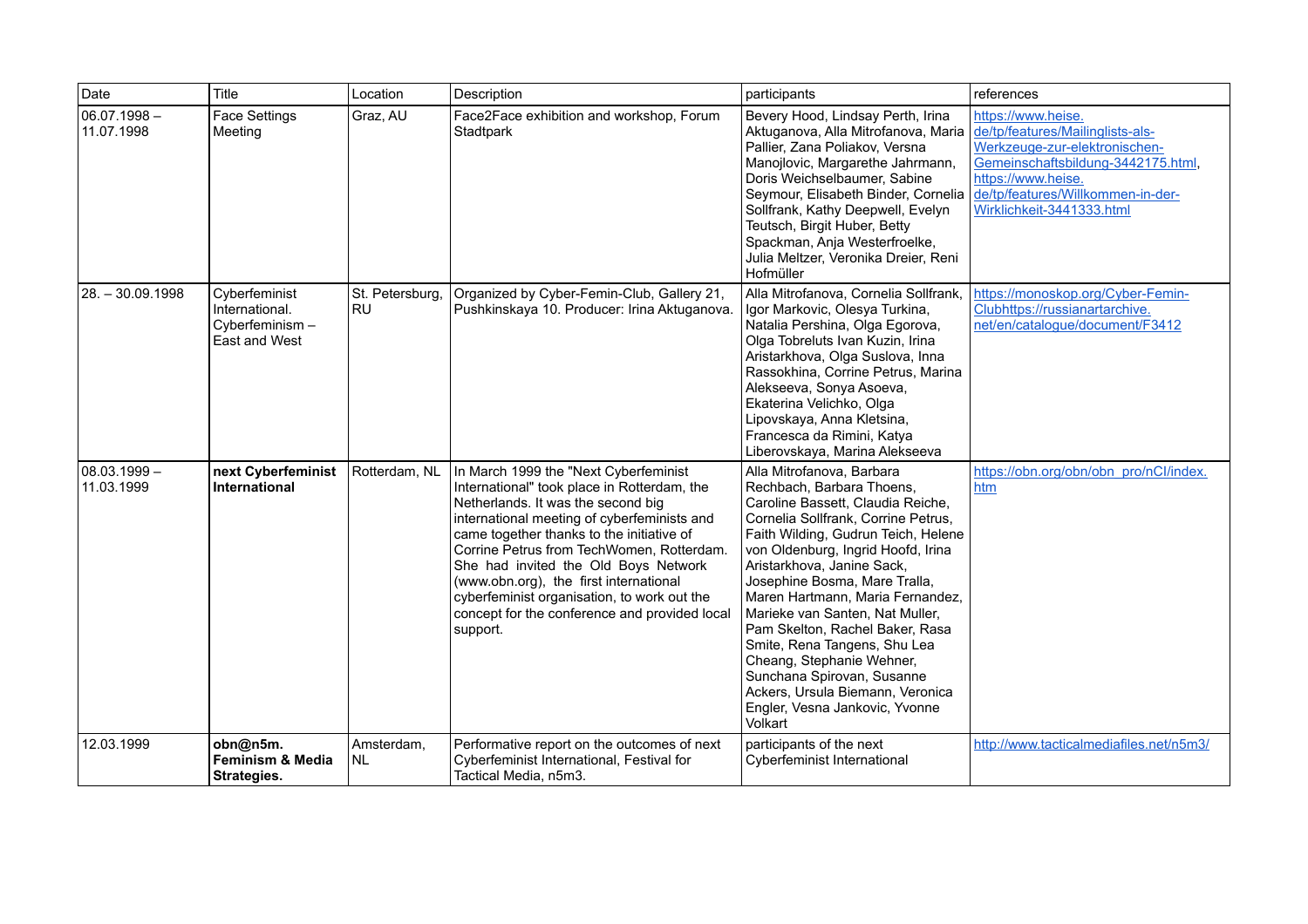| Date       | Title                                         | Location                      | Description                                                                                                                                                                                                                                                                                                                   | participants                                                                                                                                                                                                                                                                                                                                                                    | references                                                                              |
|------------|-----------------------------------------------|-------------------------------|-------------------------------------------------------------------------------------------------------------------------------------------------------------------------------------------------------------------------------------------------------------------------------------------------------------------------------|---------------------------------------------------------------------------------------------------------------------------------------------------------------------------------------------------------------------------------------------------------------------------------------------------------------------------------------------------------------------------------|-----------------------------------------------------------------------------------------|
| 11.05.1999 | <b>Old Boys Network</b>                       | Maribor, SLO                  | What is Cyberfeminis? Presentation, Internation Cornelia Sollfrank, Gordana                                                                                                                                                                                                                                                   | Anđelić-Galić, Margarete Jahrman,<br>Kathy Rae Huffman, Helene von<br>Oldenburg, Claudia Reiche, Eva<br>Ursprung.                                                                                                                                                                                                                                                               | https://monoskop.org/IFCA                                                               |
| 14.05.1999 | Suck my Code.<br>Performing<br>Cyberfeminism. | Frankfurt a.M.                | OBN performance and workshop, networking<br>meeting, 8th international performance<br>conference.                                                                                                                                                                                                                             | Faith Wilding, Cornelia Sollfrank,<br>Claudia Reiche, Helene von<br>Oldenburg, Verena Kuni.                                                                                                                                                                                                                                                                                     | http://www.asa.de/conferences/index.htm                                                 |
| 01.09.1999 | networking meeting                            | Rastede                       | Internal working meeting at Helene's house in<br>Rastede.                                                                                                                                                                                                                                                                     | Helene von Oldenburg, Claudia<br>Reiche, Faith Wilding, Susanne<br>Ackers, Yvonne Volkart, Verena<br>Kuni.                                                                                                                                                                                                                                                                      |                                                                                         |
| 21.09.1999 | <b>Old Boys Network</b>                       | Bremen                        | What is Cyberfeminis? Presentation,<br>Informatica Feminale.                                                                                                                                                                                                                                                                  | Helene von Oldenburg, Claudia<br>Reiche, Cornelia Sollfrank.                                                                                                                                                                                                                                                                                                                    | https://www.informatica-feminale.de/Archiv                                              |
| 16.10.1999 | obn@zkm                                       | Karlsruhe                     | Presentation at the exhibition net condition at<br>ZKM, curated by Peter Weibel, Walter van der<br>Cruijsen, Golo Föllmer, Johannes Goebel,<br>Hans-Peter Schwarz, Benjamin Weil, Jeffrey<br>Shaw. OBN gives an introduction to theories,<br>aestehtics and practices of cyberfeminism;<br>distribution of manifesto obn@ZKM. | Helene von Oldenburg, Verena<br>Kuni, Claudia Reiche, Cornelia<br>Sollfrank, Susanne Ackers.                                                                                                                                                                                                                                                                                    | https://zkm.<br>de/en/exhibition/1999/09/netcondition                                   |
| 24.10.1999 | The Truth about<br>Cyberfeminism              | Högenhausen,<br><b>Bremen</b> | Presentation Old Boys Network, Symposium<br>Dialoge und Debatten. International<br>Symposium on Feminist Positions in<br>Contemporary Visual Arts, Künstlerinnenhof<br>Die Höge. Part of the exhibition<br>>>Materialien<< - eine Ausstellung als Archiv,<br>organized by Dorothee Richter.                                   | Cornelia Sollfrank, Helene von<br>Oldenburg, Claudia Reiche, Sigrid<br>Schade, Ute Meta Bauer, Guerilla<br>Girls, Lisette Smiths, Christine und<br>Irene Hohenbüchler, Elke Krystufek,<br>Beatrice von Bismarck, Isolde<br>Loock, Laura Cottingham, Ruth<br>Noack, Ursula Biemann, Rineke<br>Dijkstra, Ulrike Müller, Eulalia<br>Valldosera, Ute Vorkoeper, Birgit<br>Effinger. | https://www.kuenstlerhausbremen.<br>de/de/ausstellung/dialoge-debatten-<br>materialien/ |
| 12.11.1999 | <b>Old Boys Network</b>                       | Zürich                        | What is Cyberfeminism? Presentation by OBN<br>at the exhibition "mondo immaginario -<br>projektionen und pigmente", Shedhalle Zürich,<br>curated by Elek aus dem Moore.                                                                                                                                                       | Helene von Oldenburg, Claudia<br>Reiche, Verena Kuni, Yvonne<br>Volkart                                                                                                                                                                                                                                                                                                         |                                                                                         |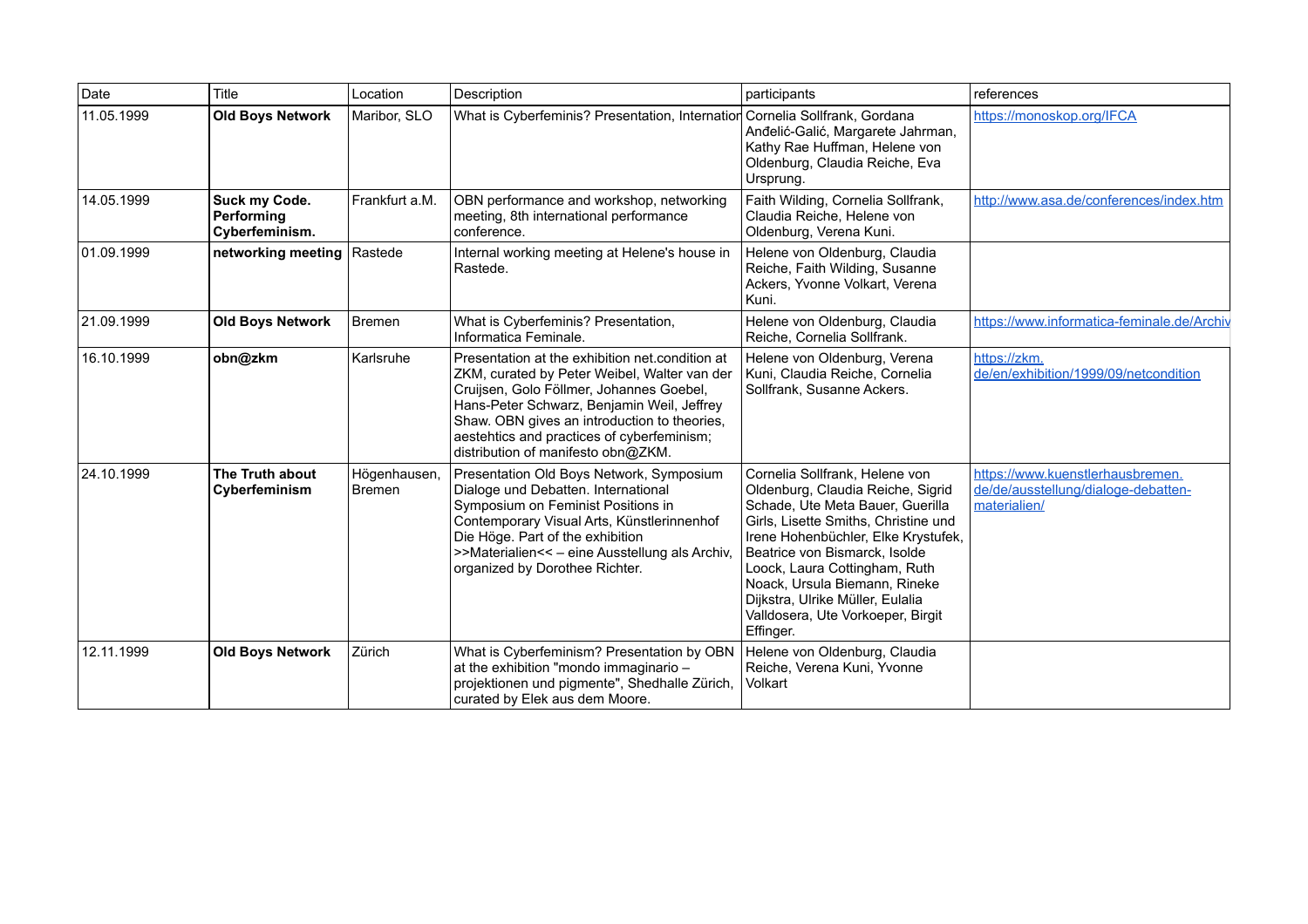| Date                       | Title                                                       | Location    | Description                                                                                                                                                                              | participants                                                                                                                                                                                                                                                                                                                                                       | references                                                                                                                                                                                                                                                                                                                                                                                   |
|----------------------------|-------------------------------------------------------------|-------------|------------------------------------------------------------------------------------------------------------------------------------------------------------------------------------------|--------------------------------------------------------------------------------------------------------------------------------------------------------------------------------------------------------------------------------------------------------------------------------------------------------------------------------------------------------------------|----------------------------------------------------------------------------------------------------------------------------------------------------------------------------------------------------------------------------------------------------------------------------------------------------------------------------------------------------------------------------------------------|
| 24.08.2000                 | obn@ifu                                                     | Hamburg     | What is Cyberfeminism? Presentation by OBN<br>on the invitation of Prof.Dr. Christiane Floyd,<br>International Women's University, project area<br>"information", University of Hamburg. | Helene von Oldenburg, Claudia<br>Reiche, Cornelia Sollfrank, Verena<br>Kuni                                                                                                                                                                                                                                                                                        | More than 900 women from over 115<br>countries gathered during the summer<br>months of 2000 (15.07. - 15.10.2000) at<br>the "International Women's University -<br>Technology and Culture" (ifu) to discuss<br>socially and gender-relevant topics in the<br>areas of migration, the body, information,<br>water, the city and work and to implement<br>them in projects. Part of EXPO 2000. |
| $22.09. - 22.10.2000$      | <b>Liquid Hacking</b><br>Laboratory                         | Nürnberg    | Exhibition and workshop, Kunstverein,<br>Nürnberg, curated by Cornelia Sollfrank.                                                                                                        | Alexei Shulgin, Barbara Thoens,<br>Kate Rich (Bureau of Inverse<br>Technology), Denis Moschitto/<br>Evrim Sen, Francesca da Rimini,<br>Frank Fietzek, Hesth Bunting,<br>Jaromil, Jodi, Josephine Starrs/<br>Leon Cmielewski, Kay Sievers, Lia,<br>Natalie Bookchin, Rachel Baker,<br>RTMark, Sarah Waterson, Verena<br>Kuni, 4000, Julianne Pierce, VNS<br>Matrix. | https://artwarez.org/projects/LHL/                                                                                                                                                                                                                                                                                                                                                           |
| 29.05.2000 -<br>09.07.2000 | <b>UFO Strategies</b>                                       | Oldenburg   | Exhibition at Edith-Russ-Haus, Oldenburg,<br>curated by Helene von Oldenburg. Symposium<br>$23. - 24.06.2000$                                                                            | Ausstellung: c-base, Rod Dickinson,<br>Astrid Hermann, Museum für<br>werdende Kunst, Ellen<br>Nonnenmacher, Janine Sack,<br>Cornelia Sollfrank, Josephine<br>Starrs; Symposium: Ulrike<br>Bergermann, Rod Dickinson,<br>Verena Kuni, Museum für werdende<br>Kunst, Helene von Oldenburg,<br>Claudia Reiche, Andrea Sick                                            | https://www.edith-russ-haus.de                                                                                                                                                                                                                                                                                                                                                               |
| $20. - 21.06.2000$         | hackmeeting                                                 | Rom, IT     | International hacker conference, Forte<br>Prenestino. Networking meeting                                                                                                                 | Francesa da Rimini, Cornelia<br>Sollfrank, Agnese Trocchi, Tatiana<br>Bazzichelli                                                                                                                                                                                                                                                                                  | https://it.wikipedia.<br>org/wiki/Hackmeeting#Roma 2000                                                                                                                                                                                                                                                                                                                                      |
| 31.03.2001                 | 4xx - Temporary<br>Error - The Truth<br>About Cyberfeminism | Dundee, UK  | Dundee Contemorary Arts, workshop on<br>contemporary cyberfeminist strategies in art<br>and politics, organized by Cornelia Sollfrank                                                    | Rachel Baker, Cornelia Sollfrank,<br>Lindsay Perth, Janice Aitken, Clara<br>Ursitti, Kerstin Mey, Beverly Hood,<br>Zoe Irvine, DanNorten, Gair Dunlop,<br>et al.                                                                                                                                                                                                   |                                                                                                                                                                                                                                                                                                                                                                                              |
| 09.06.2001                 | obn@venice                                                  | Venedig, IT | Venice biennal, intervention at the opening of<br>the slovenian pavilion curated by Vuk Cosic.                                                                                           | Julianne Pierce, Francesca da<br>Rimini, Cornelia Sollfrank, Vuk<br>Cosic                                                                                                                                                                                                                                                                                          | https://nettime.org/Lists-Archives/nettime-<br>I-0106/msg00027.html                                                                                                                                                                                                                                                                                                                          |
| 05.09.2001                 | Female Takeover ff                                          | Linz, AU    | Event as part of Ars Electronica "TAKEOVER.<br>Who is doing the art of tomorrow", pandel<br>discussion, Kunst Raum Goethestraße                                                          | Faith Wilding, Nine Budde,<br>Snergerutschka, Cornelia Sollfrank,<br>Cue P.Doll                                                                                                                                                                                                                                                                                    | https://nettime.org/Lists-<br>Archives/oldboys-0108/msq00025.html                                                                                                                                                                                                                                                                                                                            |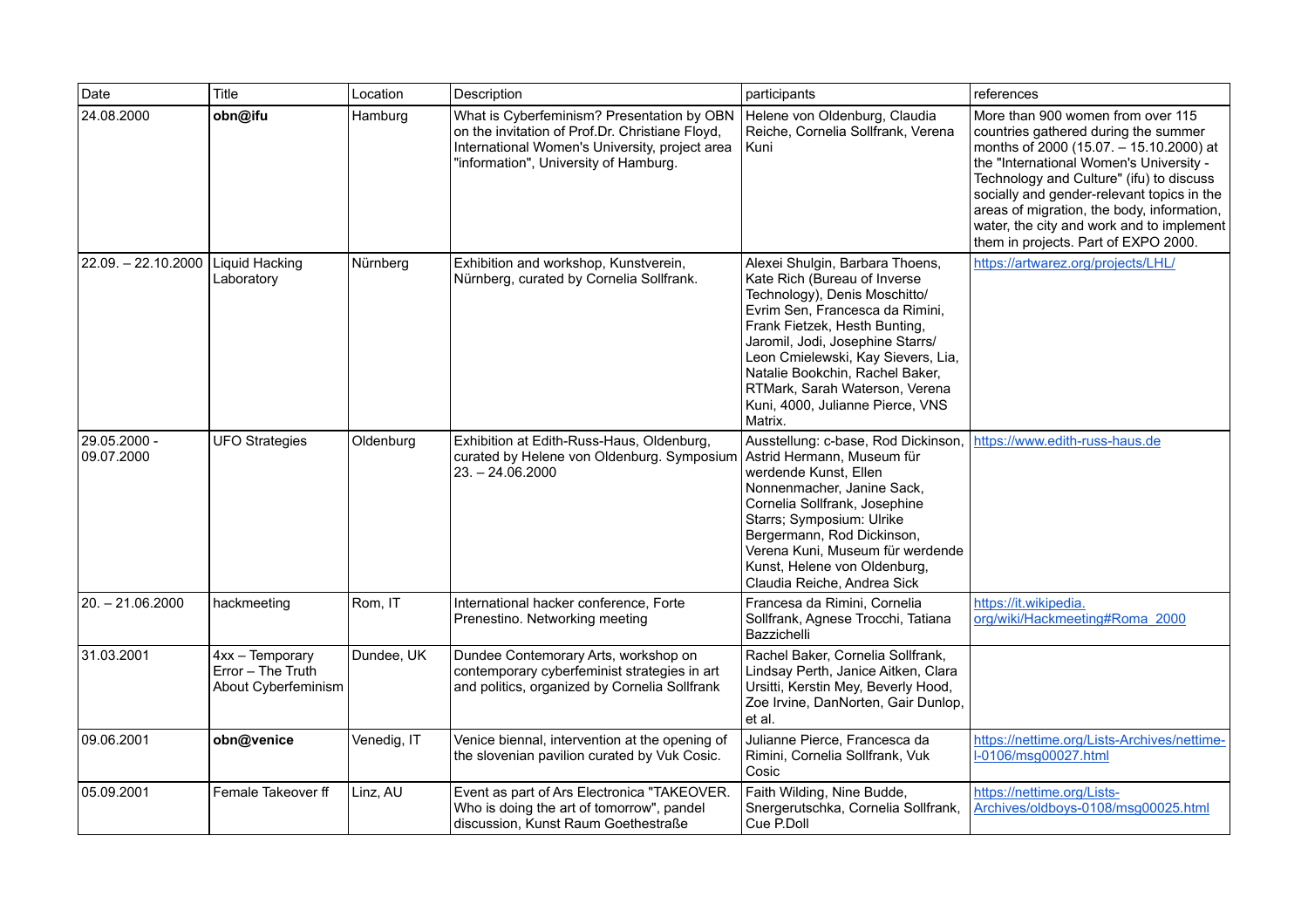| Date                        | Title                                                                  | Location    | Description                                                                                                                                                                                                                                                                                                                                                                                     | participants                                                                                                                                                                                                                                                       | references                                                                                                                                                                                                                                                      |
|-----------------------------|------------------------------------------------------------------------|-------------|-------------------------------------------------------------------------------------------------------------------------------------------------------------------------------------------------------------------------------------------------------------------------------------------------------------------------------------------------------------------------------------------------|--------------------------------------------------------------------------------------------------------------------------------------------------------------------------------------------------------------------------------------------------------------------|-----------------------------------------------------------------------------------------------------------------------------------------------------------------------------------------------------------------------------------------------------------------|
| 17.11.2001                  | How to become a<br>Cyberfeminist. Basic<br>Instructions                | Brüssel. BE | Presentation by Cornelia Sollfrank, Digitales<br>Festival. From 2001 to 2006 Digitales was an<br>event that brought together universities, art<br>and new media, the industry, activists and<br>feminists with and in adult education centres<br>and vocational training centres. It was an<br>important networking meeting for the<br>cyberfeminism context, Laurence Rassel in<br>particular. | Laurence Rassel, Isabelle Massu,<br>Femke Snelting, Nathalie Magan<br>and many others.                                                                                                                                                                             | http://www.digitales-online.<br>org/index2001.htm                                                                                                                                                                                                               |
| 24.11.2001                  | Cyberfeminism - A<br>Question of Strategy                              | Sevilla, ES | «El siglo femenino», Mediarama Media Art<br>Festival, Cyberfeminism panel                                                                                                                                                                                                                                                                                                                       | Cornelia Sollfrank, Shu Lea<br>Cheang, Marina Grzinic, Mayte<br>Cajaravilla, Jenny Marketou, Sadie<br>Plant, Laura Biagorri, Lynn<br>Hersman. Natalie Bookchin et al.                                                                                              | https://elpais.<br>com/diario/2001/11/22/ciberpais/1006398<br>145 850215.html                                                                                                                                                                                   |
| 07.12. – 09.12.2001         | Symposium<br><b>Technics of</b><br>Cyberfeminism.<br>$mode = message>$ | Bremen      | Symposium and lab about the self reflection of<br>cyberfeminism(s), Künstlerhaus am Deich<br>(Galerie); organized by Thealit (Andrea Sick,<br>Claudia Reiche) in association with the<br>exhibition Cyberfem Spirit - Spirit of Data at<br>Edith-Russ-Haus in Oldenburg and the very<br>Cyberfeminist International in Hamburg.                                                                 | Faith Wilding, Yvonne Volkart,<br>Cornelia Sollfrank, Anne-Marie<br>Schleiner, Claudia Reiche,<br>Catherine Pelachaud, Helene von<br>Oldenburg, Verena Kuni, Marina<br>Grzinic, Ulrike Bergermann,<br>Caroline Bassett, Irina Aristarkhova,<br>Marie-Luise Angerer |                                                                                                                                                                                                                                                                 |
| 101.12.2001 -<br>13.01.2002 | Cyberfem Spirit-<br><b>Spirit of Data</b>                              | Oldenburg   | Ausstellung im Edith-Ruß-Haus für<br>Medienkunst, Oldenburg.                                                                                                                                                                                                                                                                                                                                    | Helene von Oldenburg, Rosanne<br>Altstatt, Ursula Biemann, Heather<br>Cassilis, Cathy Davies, The Gender<br>Changer Academy,<br>Identity Runners, Jen Liu, Jenny<br>Marketou, Die Patinnen Teil II,<br>Cornelia Sollfrank, Pernille Spence,<br>Linda Wallace       | https://www.edith-russ-haus.<br>de/no cache/ausstellungen/ausstellu<br>ngen/archiv.html?<br>tx kdvzerhapplications pi4%<br>5Bexhibition%<br>5D=40&tx_kdvzerhapplications_pi4%<br>5Baction%<br>5D=show&tx kdvzerhapplications pi<br>4%5Bcontroller%5D=Exhibition |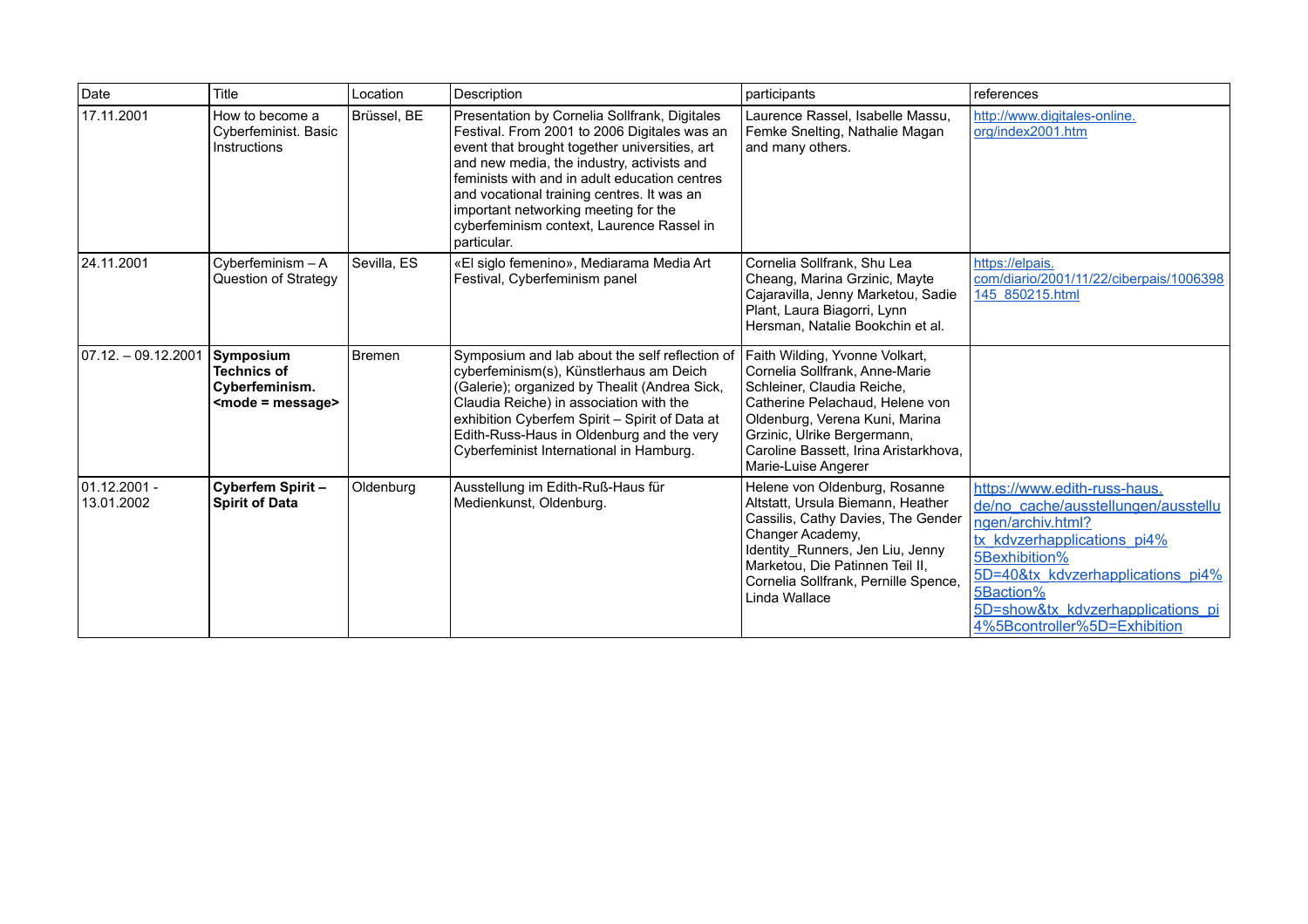| Date                | Title                               | Location                | Description                                                                                                                                                                                                                                              | participants                                                                                                                                                                                                                                                                                                                                                                                                                                                                                                                                                                                                                                                                                                                                                                                                                                                                                                                                                                                  | references                                                  |
|---------------------|-------------------------------------|-------------------------|----------------------------------------------------------------------------------------------------------------------------------------------------------------------------------------------------------------------------------------------------------|-----------------------------------------------------------------------------------------------------------------------------------------------------------------------------------------------------------------------------------------------------------------------------------------------------------------------------------------------------------------------------------------------------------------------------------------------------------------------------------------------------------------------------------------------------------------------------------------------------------------------------------------------------------------------------------------------------------------------------------------------------------------------------------------------------------------------------------------------------------------------------------------------------------------------------------------------------------------------------------------------|-------------------------------------------------------------|
| 13.12. - 16.12.2001 | very Cyberfeminist<br>International | Hamburg                 | Three-day conference organized by Old Boys<br>Network, addressing different themes each<br>day, and including evening programs<br>(Verena Kuni, Helene von Oldenburg, Claudia<br>Reiche, Cornelia Sollfrank)<br>Location: Lichtmess-Kino and Pudel Club. | Action Tank, Andrea Sick, Ania<br>Corcilius, Anne Hilde Neset,<br>Annette Schindler, Ariane Brenssell,<br>Barbara Thoens, Bildwechsel, Britta<br>Bonifacius, Christina Goestl, Cindy<br>Gabriela Flores, Claude Draude,<br>Claudia Reiche, Corinna Bath,<br>Cornelia Sollfrank, Elisabeth<br>Strowick, Faith Wilding, Feminist<br>Indymedia Austria, Galerie Helga<br>Broll, Gender Changer Academy,<br>Helene von Oldenburg, Irina<br>Aristarkhova, Isabelle Massu,<br>Janine Sack, Jill Scott, Jutta Weber,<br>Lauren Cornell, Laurence Rassel,<br>Les Pénélopes, Lina Dzuverovic-<br>Russell, Lola Castro, Margaret Tan,<br>Maria Fernandez, Nana Petzet,<br>Nasya Bahfen, Natalie Bookchin,<br>Nathalie Magnan, Noaltgirls (Lina D<br>Russell), Rachel Baker, RAWA,<br>Rena Tangens, Rosanne Altstatt,<br>Sara Platon, Subrosa, Susanna<br>Paasonen, Synesthésie, TECHNO-<br>TRICKSTER-TANK™, Uli Peter,<br>Ulrike Bergermann, Verena Kuni,<br>Virtuella, Vns Matrix, Waltraud<br>Schwab. | https://obn.org/obn/obn_pro/vCl/index.<br>html              |
| $03. - 05.02.2003$  | Sounds Tactical                     | <b>Berlin</b>           | 'Tactical Media Lab" in preparation of the Next<br>5 Minutes 4, cyberfeminist workshop on<br>tactical use of sound, organized by Laurence<br>Rassel and Cornelia Sollfrank as part of<br>transmediale Festival for art and media.                        | Barbara Thoens, Kate Rich,<br>Laurence Rassel, Cornelia<br>Sollfrank, Nathalie Magnan, Rasa<br>Smite, Maya Sternel, Mia Makela,<br>Zoe Irvine, Wendy Van Wynsberghe<br>et al.                                                                                                                                                                                                                                                                                                                                                                                                                                                                                                                                                                                                                                                                                                                                                                                                                 | https://archive.transmediale.<br>de/content/sounds-tactical |
| 13.09.2003          | fem snd                             | Amsterdam,<br><b>NL</b> | Concert and party with cyberfeminist DJs and<br>performers, Melkweg, Amsterdam, organized<br>by Cornelia Sollfrank, Laurence Rassel, Maya<br>Sternel,<br>in association with n5m4, Conference for<br>Tactical Media 4, Amsterdam.                        | Die Patinnen, Riz Maslen,<br>Apache 61/ Mieko Shimizu, Gudrun<br>Gut, DJ Saphine, Amy Alexander<br>Olga Mink, Donna Maya.                                                                                                                                                                                                                                                                                                                                                                                                                                                                                                                                                                                                                                                                                                                                                                                                                                                                     |                                                             |
| 06.02.2005          | Hacking the<br>Body/Cyberfeminism   | Berlin                  | Hack.it art at Kunstraum Kreuzberg/Bethanien,<br>exhibition and symposium organized by<br>Tatiana Bazzichelli.                                                                                                                                           | Panel discussion with Cornelia<br>Sollfrank, Agnese Trocchi, Dahlia<br>Schweitzer, Betty, Diana McCarty,<br>Franca Formenti.                                                                                                                                                                                                                                                                                                                                                                                                                                                                                                                                                                                                                                                                                                                                                                                                                                                                  | http://www.ecn.<br>org/aha/English/hacking the body.htm     |